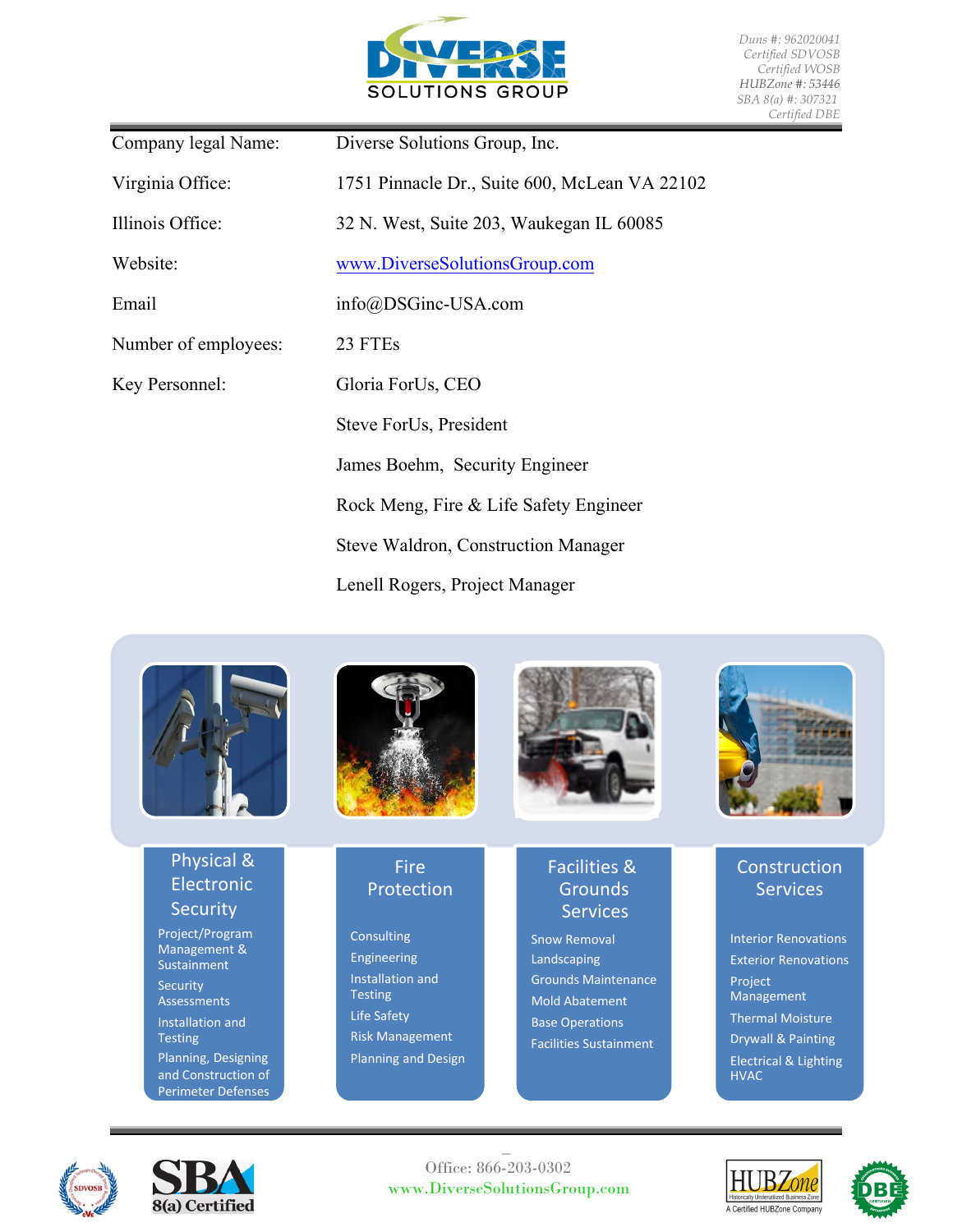![](_page_1_Picture_0.jpeg)

*Duns #: 962020041 Certified SDVOSB Certified WOSB HUBZone #: 53446 SBA 8(a) #: 307321 Certified DBE* 

# **Company Capability Profile**

## **OVERVIEW**

Diverse Solutions Group, Inc. is a complete, hands on facilities services and construction firm that supports each project with a technical in-house staff of highly trained professionals. DSG's niche is in its ability of infusing its in-house team and workforce in different regions while utilizing teaming agreements with local forces and value engineering each project to ensure very strong competitive pricing.

## **SMALL BUSINESS CERTIFICATIONS**

- **SBA 8a Certified**
- **SBA HubZone Certified**
- **SDVOSB Certified**
- **SBA WOSB Certified**
- **DBE Certified**
- **Wbe/MBE Certified**
- **SBA Small Business Certified**

### **PRIMARY NAICS CODE 561621**

#### **SECONDARY CODES:**

|  |  | 236220 237990 236117 236116 236115 236118 |  |
|--|--|-------------------------------------------|--|
|  |  | 237110 237120 237130 237210 237310 237990 |  |
|  |  | 238110 238120 238130 238140 238150 238160 |  |
|  |  | 238170 238190 238210 238220 238290 238310 |  |
|  |  | 238320 238330 238340 238350 238390 238910 |  |
|  |  | 238990 236210 561210 561790 561730 561720 |  |

## **INSURANCE**

\$5,000,000 Workman's Comp & General Liability

#### **BONDING CAPACITY**

\$15,000,000 Aggregate \$10,000,000 Single

## **KEY CLIENTS**

- **General Services Administration (GSA)**
- **Federal Bureau of Prisons (FBOP)**
- **NAVFAC Great Lakes**
- **Bolling Air Force Base**
- **USACE Baltimore**
- **VAMC PA (Philadelphia)**
- **VAMC MI (Detroit)**
- **Ft. Belvoir**
- **Ft. Detrick**
- **USACE HECSA**
- **National Oceanic Atmospheric Agency**
- **NAVFAC Mid Atlantic**

#### **CURRENT OPERATING TERRITORIES**

Virginia, Maryland, Pennsylvania, Delaware, Wisconsin, Illinois, Indiana, Minnesota, Missouri, Michigan, Iowa

#### **SMALL BUSINESS CODES**

DUNS# 962020041 CAGE CODE: 5Y6V5

## **About Diverse Solutions Group, Inc.**

Today, more than ever, public/private institutions, administration and operational managers need to look for ways to receive quality service while maximizing their operating dollar. DSG makes your goals and objectives our goals and objectives. Through DSG's proven systems, procedures and processes – our clients maximize their purchasing power by bundling the fundamental services that technologically sophisticated properties require to operate effectively.

Recognized as an industry leader, DSG provides cutting-edge Facility Service solutions. The experts at DSG gained their unique knowledge and skills by designing, integrating, and maintaining some of the nation's premier designbuild systems for complex, mission-critical organizations.

![](_page_1_Picture_40.jpeg)

![](_page_1_Picture_41.jpeg)

 Office: 866-203-0302 www.DiverseSolutionsGroup.com

 $\overline{a}$ 

![](_page_1_Picture_43.jpeg)

![](_page_1_Picture_44.jpeg)